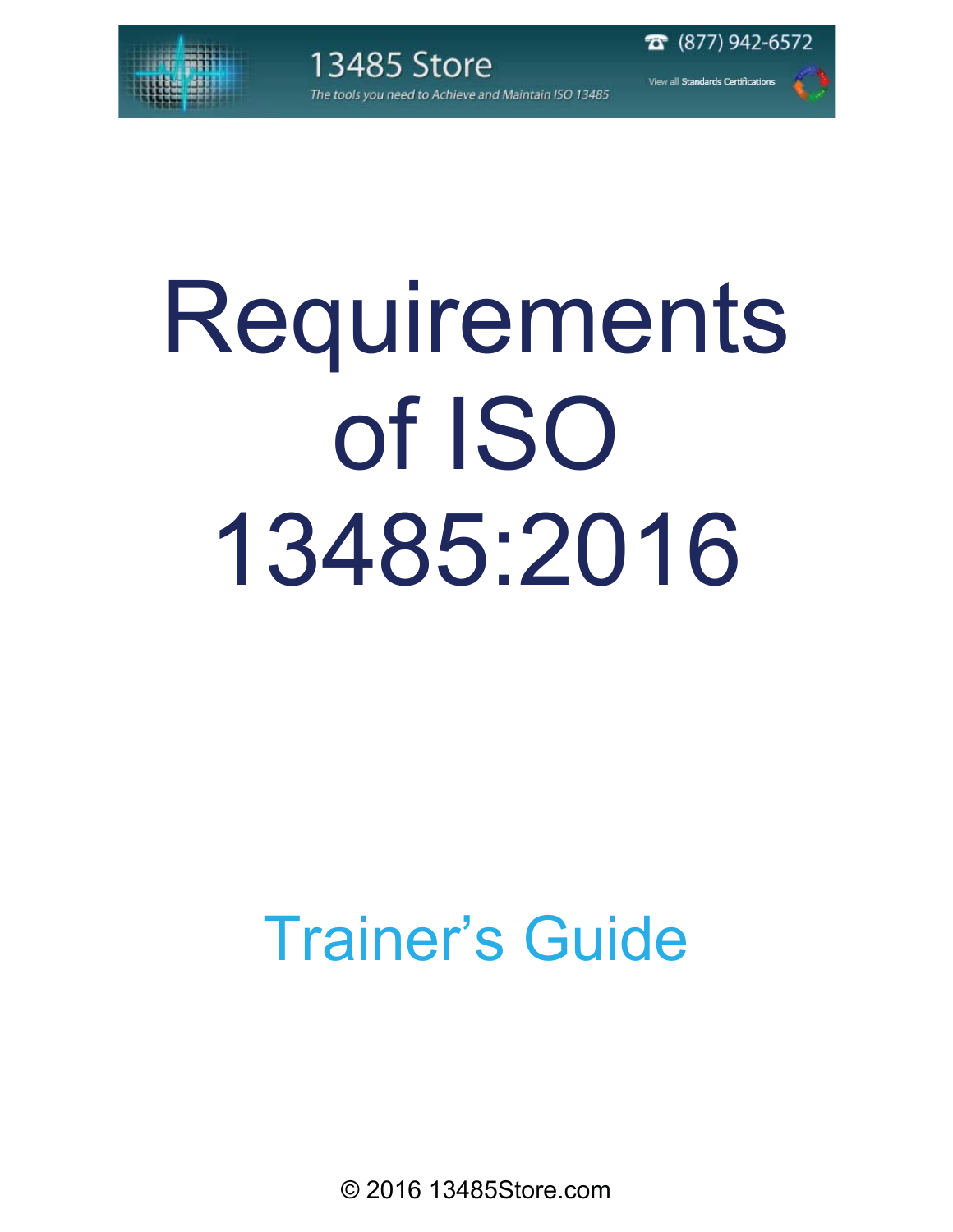$\bar{a}$  (877) 942-6572

### **Requirements of ISO 13485:2016**

#### **Materials**

This course is designed to train employees on the requirements of ISO 13485:2016. The course covers the structure, emphasis, and requirements of the standard.

The course is approximately two hours long; the length may be changed by covering less detail, or by adding the suggested group exercises.

To begin preparing for the training session:

• Print a copy of the Student Manual. You will then be able to prepare for the presentation using this guide and student manual.

The content of the student manual matches the information in the PowerPoint slides. Let students know this at the beginning of the presentation to make it easier for them to take notes.

You will need one copy of the standard for the trainer, and you may want copies for each student to refer to for details. **Standards are available electronically from:** http://13485store.com/buy-standards.aspx

#### **Agenda**

Determine the appropriate time frame for your audience. The PowerPoint presentation is 96 slides. If you cover all the slides your session will run about 2 hours.

- The 13485 Standard
- Steps to Registration
- Benefits
- Process Approach
- Requirements
- Details of the Standard: Sections 4 through 8
- Summary
- Tools for Implementation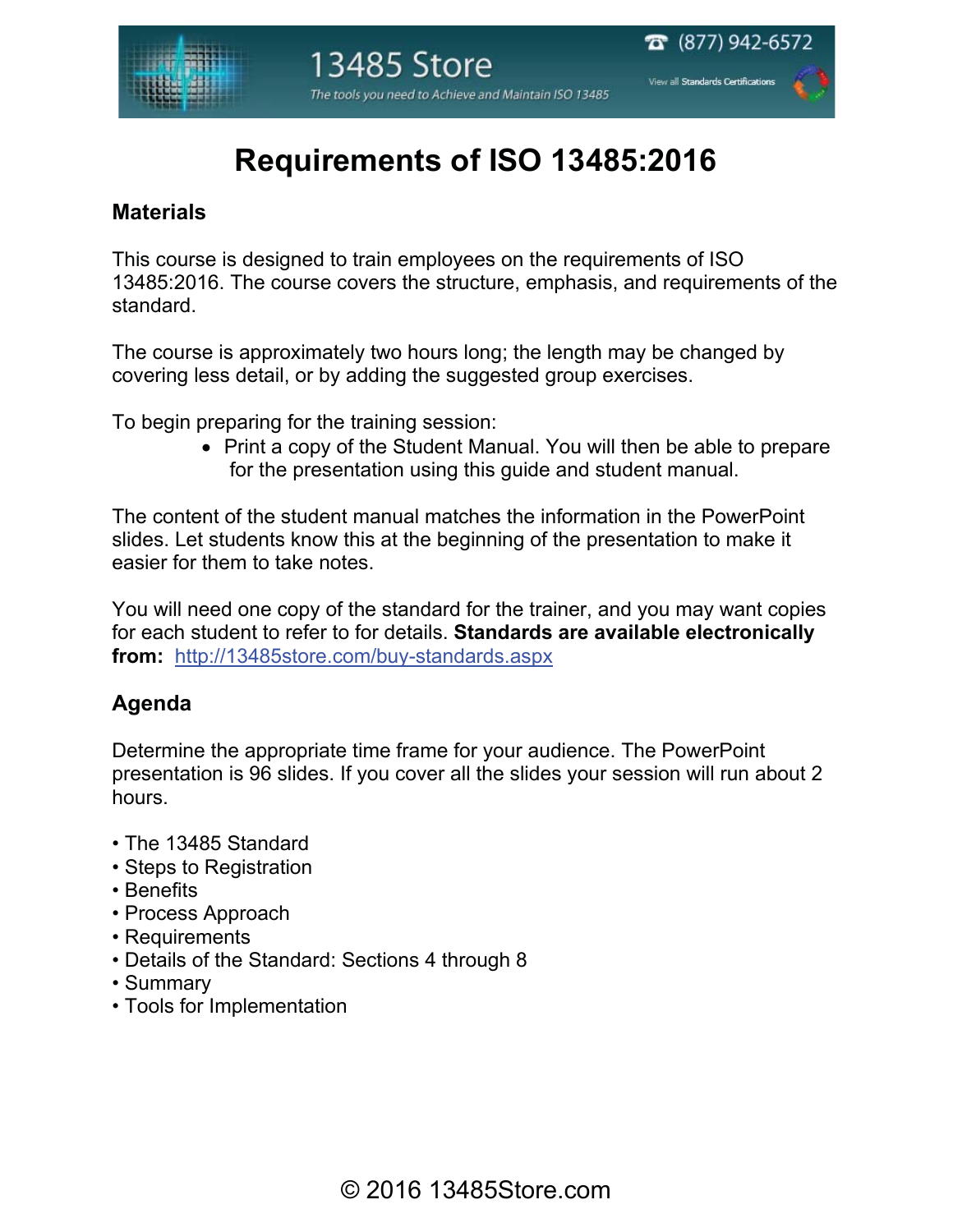

#### 13485 Store The tools you need to Achieve and Maintain ISO 13485

 $\bar{a}$  (877) 942-6572 View all Standards Certifications

Sample Agenda: (This agenda allows for time for attendees to ask questions during the presentation, as well as at the end)

8:00 Introduction/Coffee 8:15 ISO 13485:2016 Overview (Registration, Benefits) 8:30 ISO 13485:2016 Requirements & Process Approach 8:45 Details (Each Section of the Standard) 9:15 Break 9:30 Details (Continued) 9:50 Implementation Steps

For a more in-depth training, add the group exercises to the agenda.

#### **Suggestions for Group Exercises**

- 1. Identify Key Processes for each department represented. (In department groups)
	- Process Map these processes
	- List procedures required
- 1. Identify permissible exclusions
- 2. Review current quality policy. Develop measurable goals for each department to support this policy.
- 3. Develop a program to communicate the importance of meeting customer requirements.
- 4. Develop a communication program for training employees on the importance of their position and its effect on meeting quality objectives.

#### **Additional Information**

ISO 13485 Training: http://www.13485store.com/13485-2016-Employee-Training.aspx

Medical Device Industry Resources: http://www.13485store.com/Resources.aspx

Order standards online from: http://www.13485store.com/Buy-Standards.aspx

Guidance for ISO 13485:2016 Available online from www.iso.org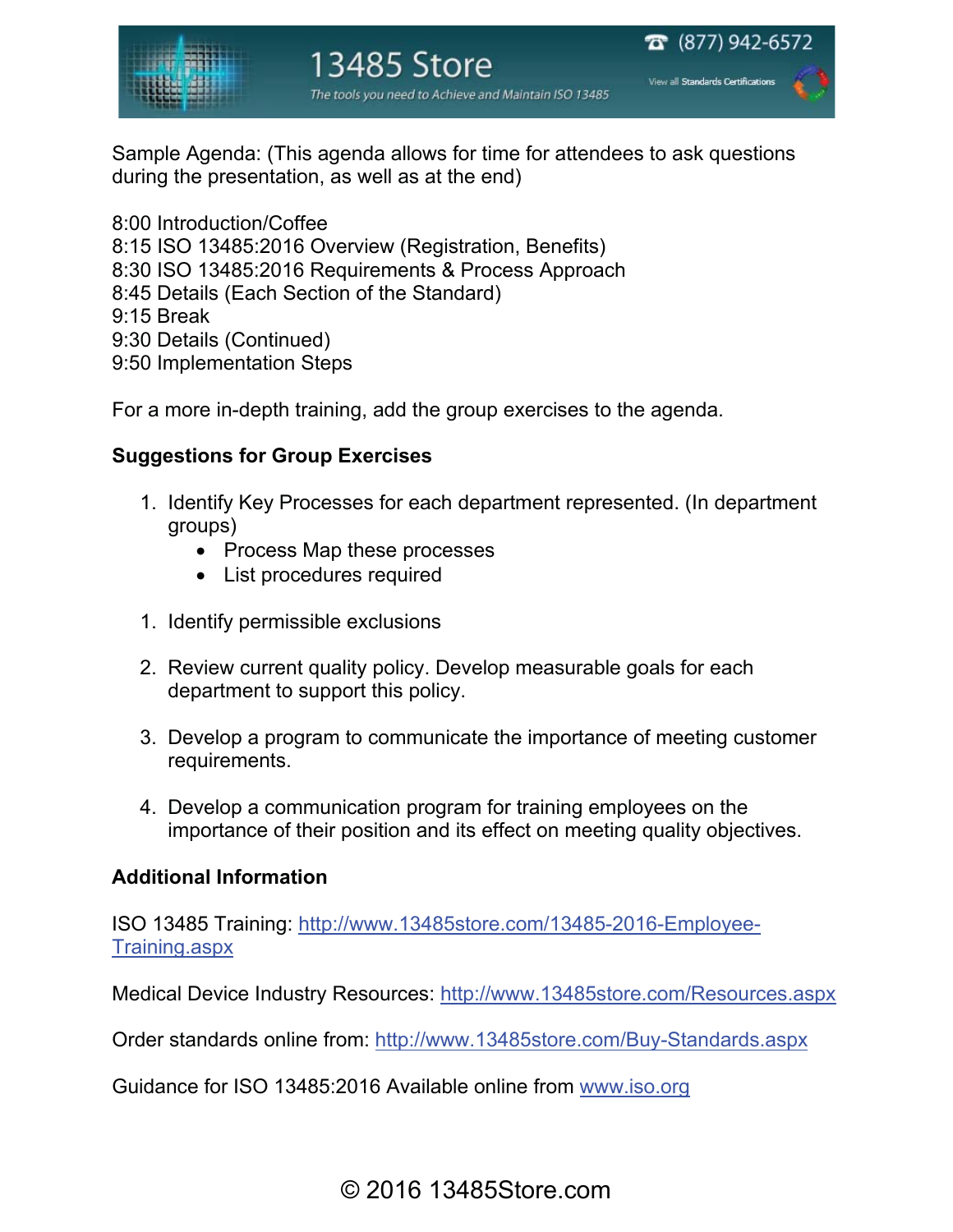